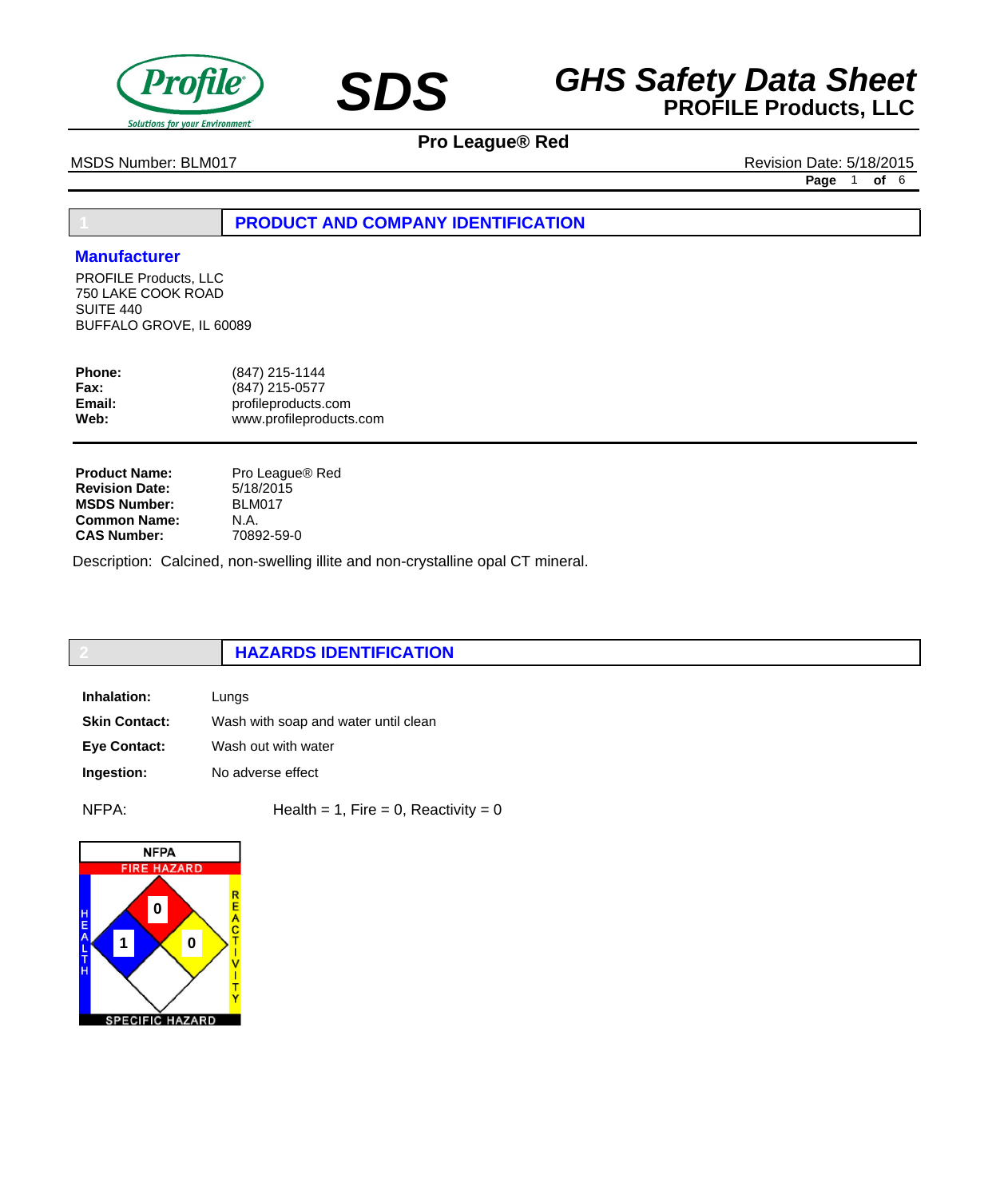



MSDS Number: BLM017 **Alternative Districts and Alternative Districts and Alternative Districts and Alternative Districts and Alternative Districts and Alternative Districts and Alternative Districts and Alternative Distric** 

**Page** 2 **of** 6

GHS Signal Word: WARNING

GHS Hazard Pictograms:



GHS Classifications: Health, Specific target organ toxicity - Single exposure, 3

GHS Phrases:

 H335 - May cause respiratory irritation

GHS Precautionary Statements:

 P201 - Obtain special instructions before use.

- P202 Do not handle until all safety precautions have been read and understood.
- P261 Avoid breathing dust/fume/gas/mist/vapours/spray.

Crystalline Silica (Quartz) [EPA Hazard Category: Health]

Carcinogen: OSHA - No NTP - Yes (respirable) IARC - Yes

This product contains up to 5% crystalline silica. The International Agency for Research on Cancer (IARC) has stated that there is sufficient evidence of carcinogenicity of crystalline silica to human beings. It was noted that carcinogenicity was not detected in all industrial circumstances studied. The NTP's Sixth Annual Report on Carcinogens include respirable crystalline silica. The Hazard Communication Standard (29CFR 1910.1200) requires that any material containing over 0.1% of a substance reported as a carcinogen in an IARC monograph or the most recent NTP Annual Report on Carcinogens must be identified as a carcinogen. These identifications are for hazard communications only and do not serve as assessments of carcinogenic risk. Crystalline silica is known to cause silicosis. At dust levels below the recommended PEL exposure to the crystalline silica contained in this product should not present a health hazard.

Inhalation of excessive concentrations of any dust, including this material, may lead to lung injury. As formulated, this product is not expected to form appreciable respirable crystalline silica dust from use or attrition. Because application and exposure data indicate exposure to respirable quartz in the normal use of the ingredient within this product which contains crystalline silica, is well below the OSHA Permissible Exposure Limit (PEL) and ACGIH Threshold Limit Value (TLV). Adverse effects would not be expected from normal use of this product

**3 COMPOSITION/INFORMATION ON INGREDIENTS**

### **Ingredients:**

| $Cas$ #         | Perc. | Chemical Name |                            |
|-----------------|-------|---------------|----------------------------|
| 14808607   3-5% |       |               | Silica, crystalline quartz |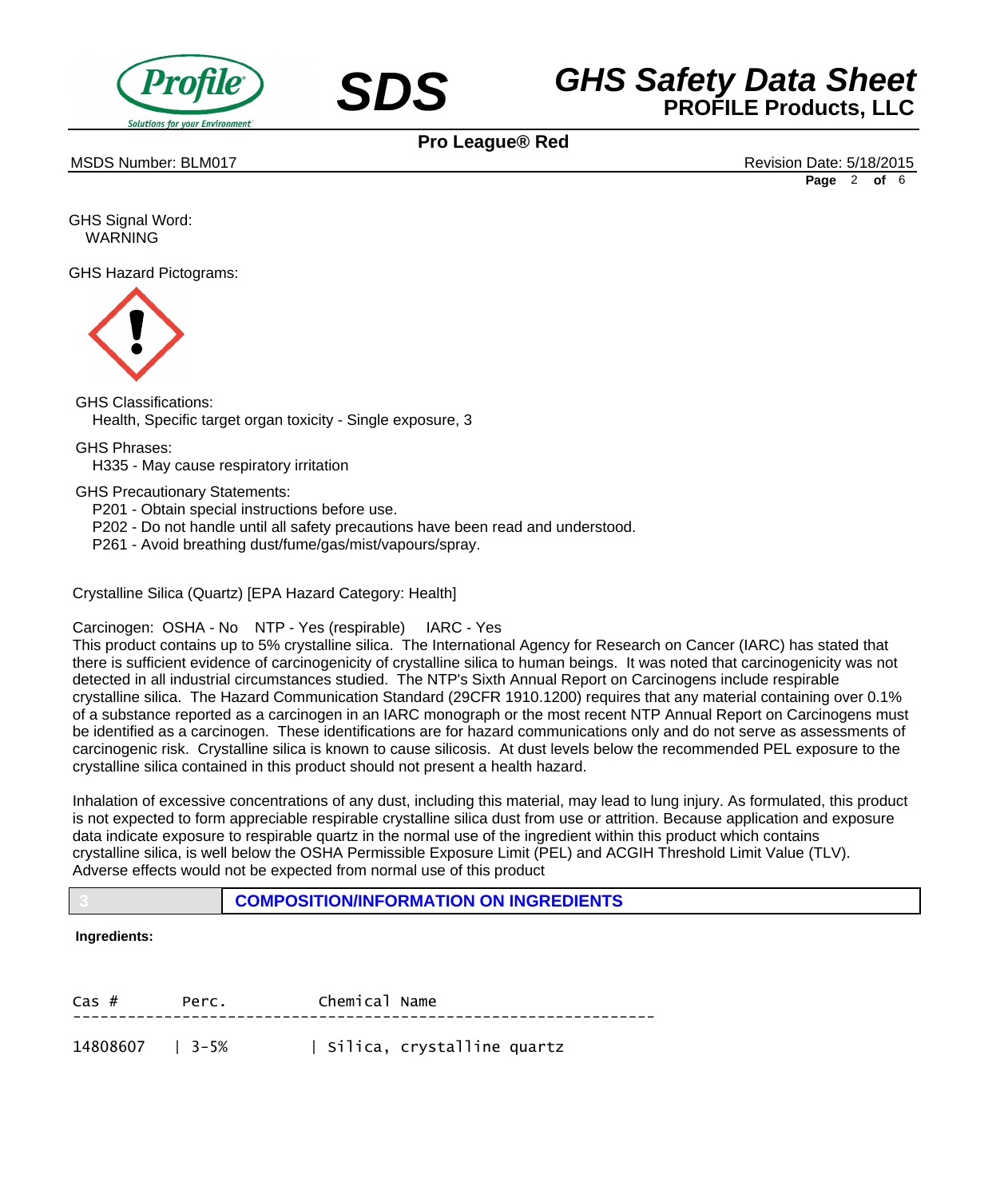

# **SDS GHS Safety Data Sheet**<br>**PROFILE Products, LLC**

**Pro League® Red**

#### MSDS Number: BLM017 **MSDS Number: BLM017** Revision Date: 5/18/2015

**Page** 3 **of** 6

#### **4 FIRST AID MEASURES** Move to fresh air. Wash throughly with soap and water. Flush thoroughly with water. See a physician if discomfort persists. None. If large quantities are ingested consult your physician. **Inhalation: Skin Contact: Eye Contact: Ingestion:**

| <b>FIRE FIGHTING MEASURES</b> |
|-------------------------------|

Non-flammable and non-hazardous

| <b>ACCIDENTAL RELEASE MEASURES</b> |
|------------------------------------|
|------------------------------------|

Steps to be taken in case material is released or spilled: If uncontaminated, sweep up or collect, and reuse as product. If contaminated with other materials, collect in suitable containers.

|                              | <b>HANDLING AND STORAGE</b>                                                                                                                                                                       |
|------------------------------|---------------------------------------------------------------------------------------------------------------------------------------------------------------------------------------------------|
| <b>Handling Precautions:</b> | Steps to be taken in case material is released or spilled: If uncontaminated, sweep up or collect, and<br>reuse as product. If contaminated with other materials, collect in suitable containers. |
| <b>Storage Requirements:</b> | Store in dry area.                                                                                                                                                                                |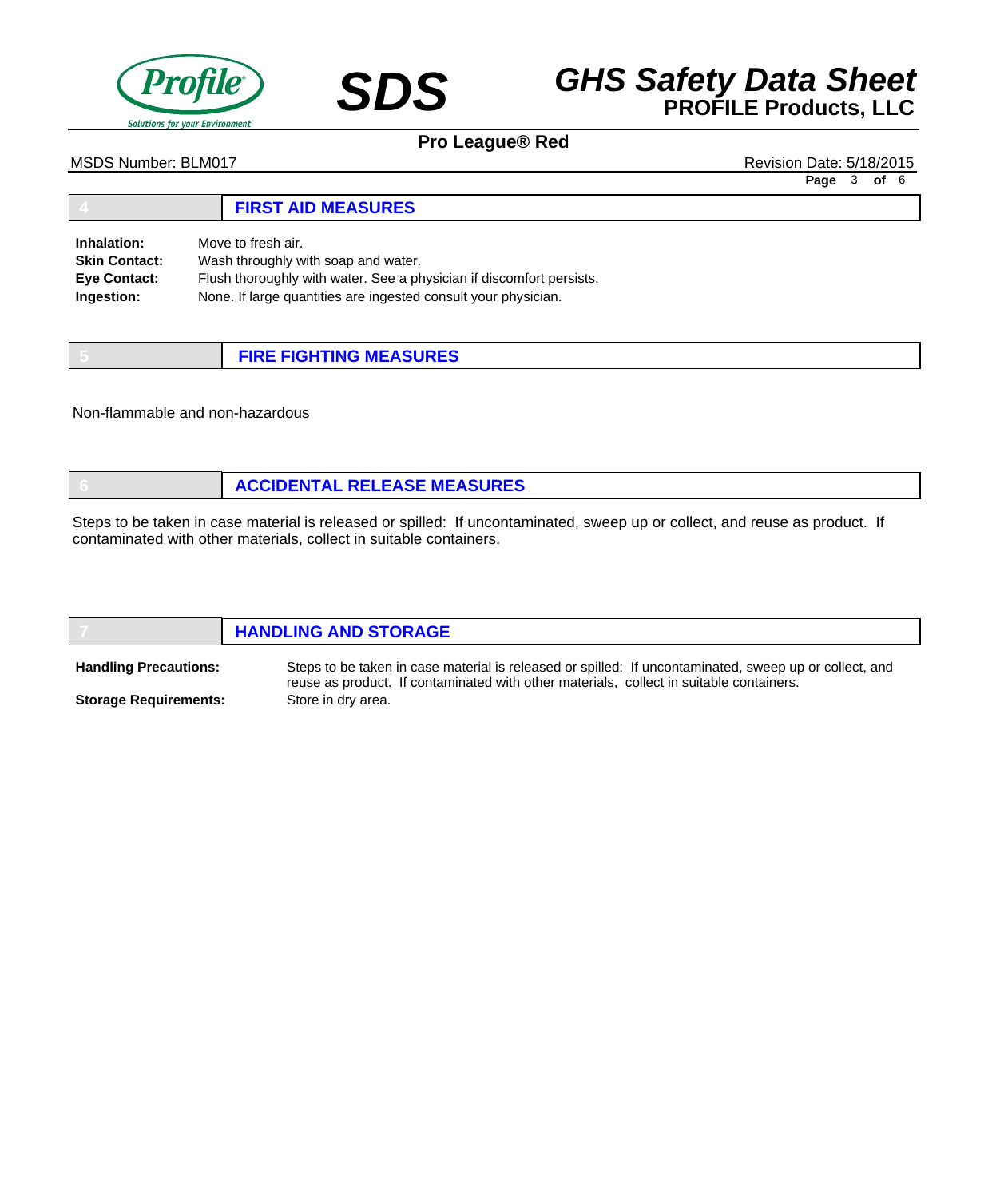



# **SDS GHS Safety Data Sheet**<br>**PROFILE Products, LLC**

**Pro League® Red**

**Page** 4 **of** 6

### MSDS Number: BLM017 **Alternative Districts and Alternative Districts and Alternative Districts and Alternative Districts and Alternative Districts and Alternative Districts and Alternative Districts and Alternative Distric**

### **8 EXPOSURE CONTROLS/PERSONAL PROTECTION**

Respiratory Protection: If dust concentrations exceed recommended Permissible Exposure Limits, use NIOSH- approved dust respirators, with approval TC-21C-xxx, until feasible engineering controls are completed. Ventilation: Local exhaust or other ventilation that will reduce dust concentrations to less than Permissible Exposure Limits is recommended. Eye Protection: If high dust concentrations exist, tight-fitting goggles are recommended to reduce dust exposure to the eyes. Other Protective Equipment: Optional. Exposure Limits (respirable fraction) in Air: OSHA & MSHA - PEL 10mg/m3 % SiO2 + 2 (8-Hour TWA) ACGIH - TLV 0.05 mg/cubic meter (8-Hour TWA) NIOSH 0.05mg/cubic meter (10-Hour TWA, 40-hour work week) **Personal Protective Equip:**

Exposure Limits refer to the respirable fraction.

PEL means OSHA Permissible Exposure Limit.

TLV means American Conference of Governmental Industrial Hygienists (ACGIH) Threshold Limit Value. MSHA means Mine Safety and Health Administration Exposure Limit.

TWA means 8 hour Time Weighted Average.

### **9 PHYSICAL AND CHEMICAL PROPERTIES**

| Appearance:                   | Red colored granular particles |                              |                   |
|-------------------------------|--------------------------------|------------------------------|-------------------|
| <b>Physical State:</b>        | Solid granular particles       | Odor:                        | <b>Negligible</b> |
| <b>Odor Threshold:</b>        | <b>Negligible</b>              | <b>Molecular Formula:</b>    | <b>Negligible</b> |
| <b>Particle Size:</b>         | -8 mesh                        | Solubility:                  | <b>Negligible</b> |
| <b>Spec Grav./Density:</b>    | N.A.                           | <b>Heat Value:</b>           | N.A.              |
| <b>Boiling Point:</b>         | N.A.                           | <b>Freezing/Melting Pt.:</b> | N.A.              |
| <b>Flammability:</b>          | N.A.                           | <b>Flash Point:</b>          | N.A.              |
| <b>Partition Coefficient:</b> | N.A.                           | Octanol:                     | N.A.              |
| <b>Vapor Pressure:</b>        | N.A.                           | <b>Vapor Density:</b>        | N.A.              |
| pH:                           | 6.8                            | VOC:                         | N.A.              |
| Evap. Rate:                   | N.A.                           | <b>Bulk Density:</b>         | 40 lbs/cubic ft.  |
| <b>Molecular weight:</b>      | N.A.                           | <b>Auto-Ignition Temp:</b>   | N.A.              |
| Decomp Temp:                  | N.A.                           | UFL/LFL:                     | N.A.              |

### **10 STABILITY AND REACTIVITY**

**Stability: Conditions to Avoid: Materials to Avoid: Hazardous Decomposition: Hazardous Polymerization:**

Proleague Red is stable under all normal conditions. Strong Oxiders Unreacted polymer monomers None Known Will not occur.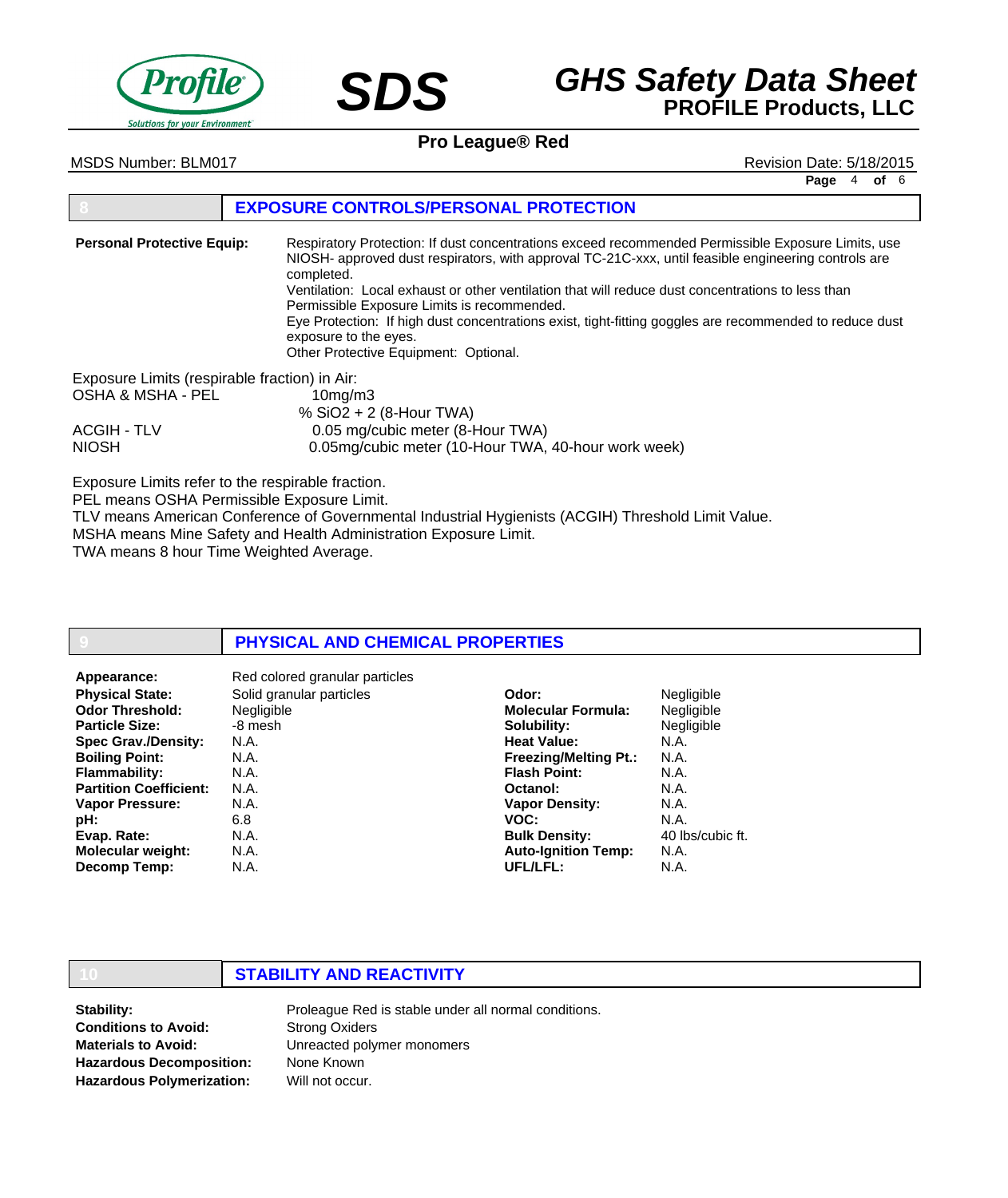



MSDS Number: BLM017 Revision Date: 5/18/2015

**Page** 5 **of** 6

**11 TOXICOLOGICAL INFORMATION**

Inhalation- N.E. Intravenous- Rat - LD50:15mg/kg Oral - Rat - LD50:3160 mg/kg

**12 ECOLOGICAL INFORMATION**

Natural occuring mineral- none determined

Teratogenicity- ND

Mutagenicity- ND

Reproductive toxicity- ND

**13 DISPOSAL CONSIDERATIONS**

Can be disposed of in an approved disposal facility, in accordance with applicable federal, state, and local regulations. The nature and extent of contamination, if any, may require use of specialized disposal methods.

|--|

DOT Class: Not regulated #

Ground Clay contains crystalline silica in solid form

WHMIS Classification D2A

WHMIS Label on each package

Not TDG regulated